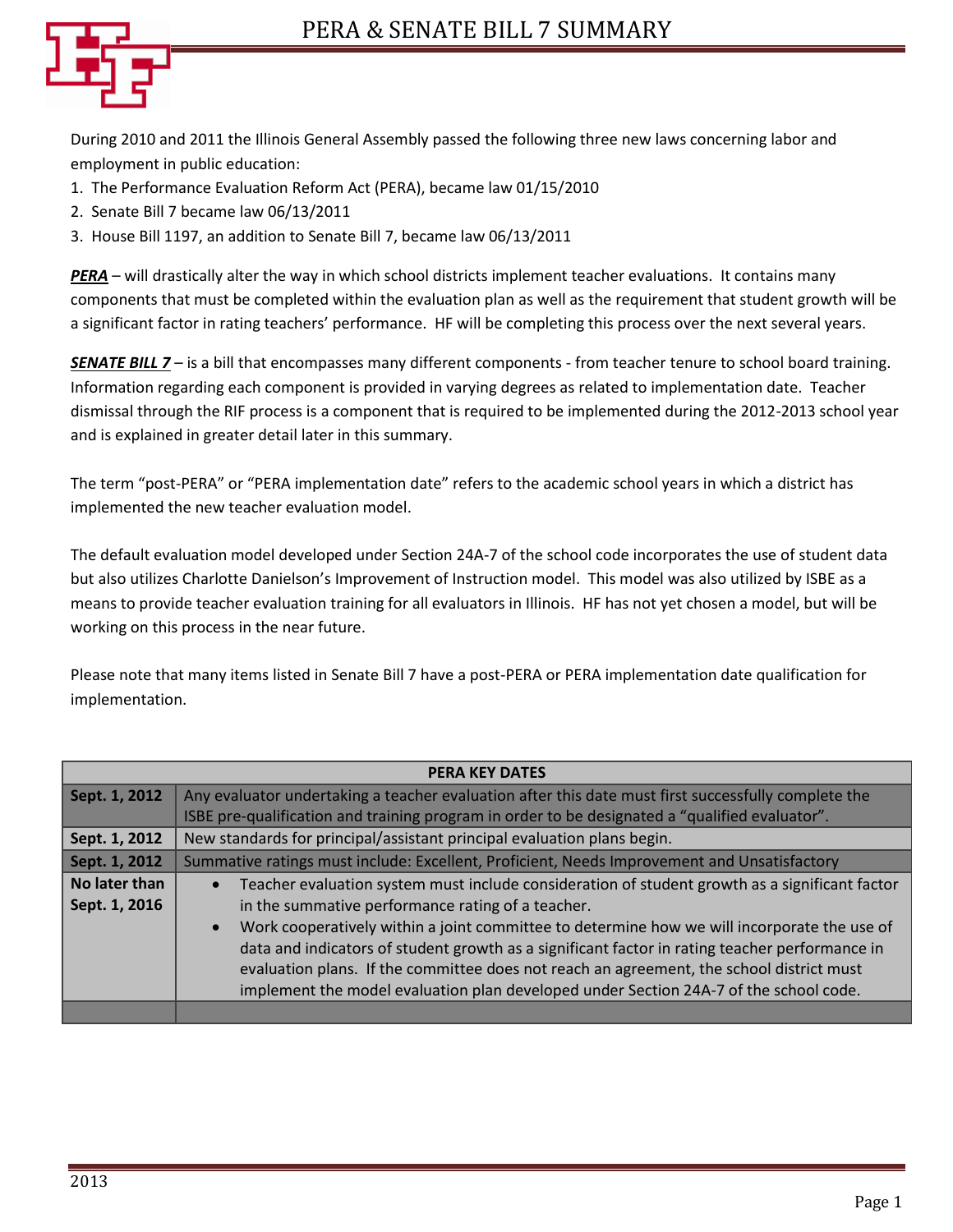# *PERA AND SUMMATIVE EVALUATION RATINGS*

Effective at the beginning the 2012-2013 school year, the summative rating categories and definitions that will be used at the conclusion of our evaluation process will include: Excellent, Proficient, Needs Improvement and Unsatisfactory. In the coming months, a joint committee will be formed to begin the process of creating an evaluation tool that meets the requirements of the new PERA law. This new evaluation tool will be implemented no later than 09/01/16. Until that time, we will continue to use our negotiated evaluation model. Additional information related to the evaluation process, including the new ratings can be found in the current collective bargaining agreement.

| <b>SUMMATIVE EVALUATION RATINGS</b> |                                                                                                                                                                                                                                                                                                                                                                                                                                                                                                                      |                                                                                                                                                                                                                                                                                                                                                                                                                                     |                                                                                                                                                                                                                                                                                                     |  |  |  |
|-------------------------------------|----------------------------------------------------------------------------------------------------------------------------------------------------------------------------------------------------------------------------------------------------------------------------------------------------------------------------------------------------------------------------------------------------------------------------------------------------------------------------------------------------------------------|-------------------------------------------------------------------------------------------------------------------------------------------------------------------------------------------------------------------------------------------------------------------------------------------------------------------------------------------------------------------------------------------------------------------------------------|-----------------------------------------------------------------------------------------------------------------------------------------------------------------------------------------------------------------------------------------------------------------------------------------------------|--|--|--|
| <b>RATINGS</b>                      | <b>NEW DEFINITION</b>                                                                                                                                                                                                                                                                                                                                                                                                                                                                                                | <b>OLD DEFINITION</b>                                                                                                                                                                                                                                                                                                                                                                                                               | <b>NOTES:</b>                                                                                                                                                                                                                                                                                       |  |  |  |
| <b>Excellent</b>                    | <b>Excellent</b> designation shall mean the<br>evaluation process reveals performance<br>of an exceptional quality. The teacher<br>contributes significantly in each of the<br>performance criteria in each evaluation<br>category. The teacher, as a result of<br>self-direction, consistently impacts very<br>positively upon students, parents,<br>colleagues and the Homewood-<br><b>Flossmoor Community High School</b><br>setting.                                                                             | <b>Excellent</b> designation shall mean the<br>evaluation process reveals<br>performance of an exceptional<br>quality. The teacher contributes<br>significantly in each of the<br>performance criteria in each<br>evaluation category. The teacher, as a<br>result of self-direction, consistently<br>impacts very positively upon<br>students, parents, colleagues and the<br>Homewood-Flossmoor Community<br>High School setting. | *there were no changes<br>to this category.                                                                                                                                                                                                                                                         |  |  |  |
| <b>Proficient</b>                   | <b>Proficient</b> designation shall mean the<br>evaluation process reveals performance<br>of an acceptable quality. The teacher<br>consistently meets the performance<br>criteria in the evaluation categories. The<br>teacher proficiently performs assigned<br>responsibilities and <b>consistently</b> impacts<br>positively upon students, parents,<br>colleagues and the Homewood-<br><b>Flossmoor Community High School</b><br>setting.                                                                        | <b>Satisfactory</b> designation shall mean<br>the evaluation process reveals<br>performance of an acceptable quality.<br>The teacher dependably meets the<br>performance criteria in most<br>evaluation categories. The teacher<br>satisfactorily performs assigned<br>responsibilities and usually impacts<br>positively upon<br>students, parents, colleagues and the<br>Homewood-Flossmoor Community<br>High School setting.     | *differences are<br>highlighted                                                                                                                                                                                                                                                                     |  |  |  |
| <b>Needs Improvement</b>            | <b>Needs Improvement</b> designation shall<br>mean the evaluation process reveals<br>performance of an unacceptable quality.<br>The teacher does not consistently meet<br>the performance criteria in the<br>evaluation categories or has a severe<br>deficiency in at least one category. The<br>teacher does not proficiently perform<br>assigned responsibilities and often times<br>does not positively impact students,<br>parents, colleagues and the Homewood-<br>Flossmoor Community High School<br>setting. | <b>XXXXX</b><br>New Category                                                                                                                                                                                                                                                                                                                                                                                                        | *A tenured teacher who<br>receives this rating will<br>be required to<br>participate in a<br>professional<br>development plan that<br>must begin within 30<br>days after the rating is<br>received.<br>*Non-tenured teachers<br>are NOT required to<br>complete a professional<br>development plan. |  |  |  |
| <b>Unsatisfactory</b>               | <b>Unsatisfactory</b> designation shall mean<br>that the degree of non-conformance to<br>Section 8.2 of the Agreement, or the<br>gravity of violation to policy, public<br>law, procedure or regulation is so severe<br>that lack of remediation will result in<br>further sanctions or dismissal.                                                                                                                                                                                                                   | <b>Unsatisfactory</b> designation shall<br>mean that the degree of non-<br>conformance to Section 8.2 of the<br>Agreement, or the gravity of violation<br>to policy, public law, procedure or<br>regulation is so severe that lack of<br>remediation will result in further<br>sanctions or dismissal.                                                                                                                              | *no changes were made<br>to this category.<br>*A tenured teacher who<br>receives this rating will<br>begin a formal<br>remediation plan within<br>30 school days.                                                                                                                                   |  |  |  |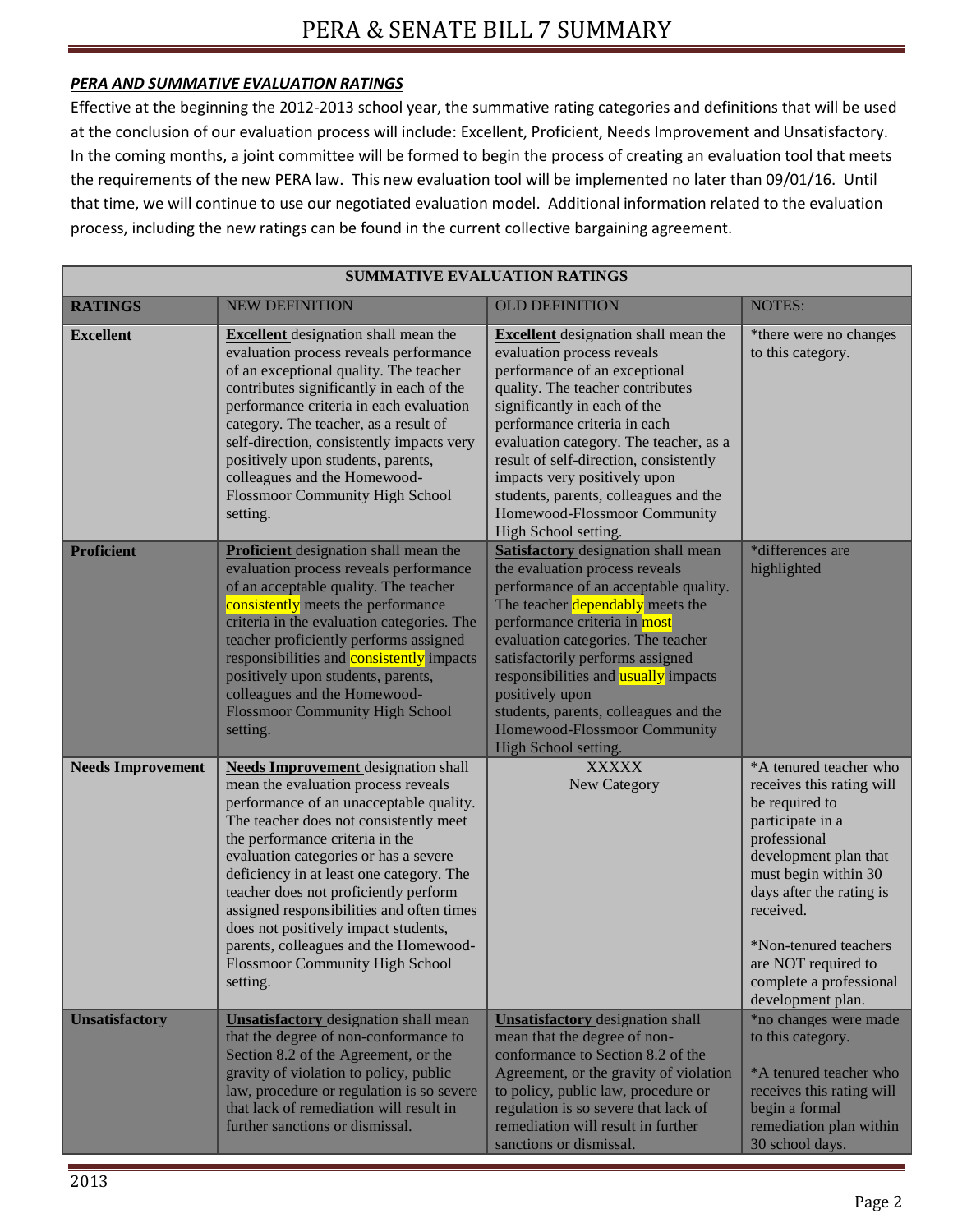## **NEEDS IMPROVEMENT AND PROFESSIONAL DEVELOPMENT PLAN DETAILS**

- **Within 30 days a plan must be developed for the teacher**
- **Directed to the areas that need improvement**
- **Plan will include any supports the district will provide**
- **Developed by the evaluator in consultation with the teacher**
- **Plan must take into account teacher's on-going professional responsibilities**

## **UNSATISFACTORY AND REMEDIATION PLAN DETAILS**

- **Within 30 days a remediation plan must be created**
- **Plan will address any deficiencies that are deemed remediable**
- **Plan must be for 90 school days of remediation within the classroom**
- **Provide for appointment by administrator of a consulting teacher who has at least 5 yrs of experience, is reasonably familiar with the assignment of the teacher and who received an "excellent rating" on the most recent evaluation.**
- **Teacher must be evaluated at the mid-point of the remediation period and within 10 days of the completion of the plan**
- **The final evaluation must include an overview and final rating (this rating does not count towards the RIF process as it is not a final summative rating)**
- **A teacher who completes a remediation plan with an evaluation of satisfactory or proficient or better must be reinstated to the normal evaluation schedule for tenured teachers**
- **A teacher who completes a remediation plan with an evaluation of unsatisfactory must be dismissed by the Board of Education**

**\*\*\*After PERA implementation date – if a tenured teacher successfully completes a remediation plan but then receives an "unsatisfactory" on any evaluation during the next 36-month period, then the school district can forego remediation and seek dismissal immediately**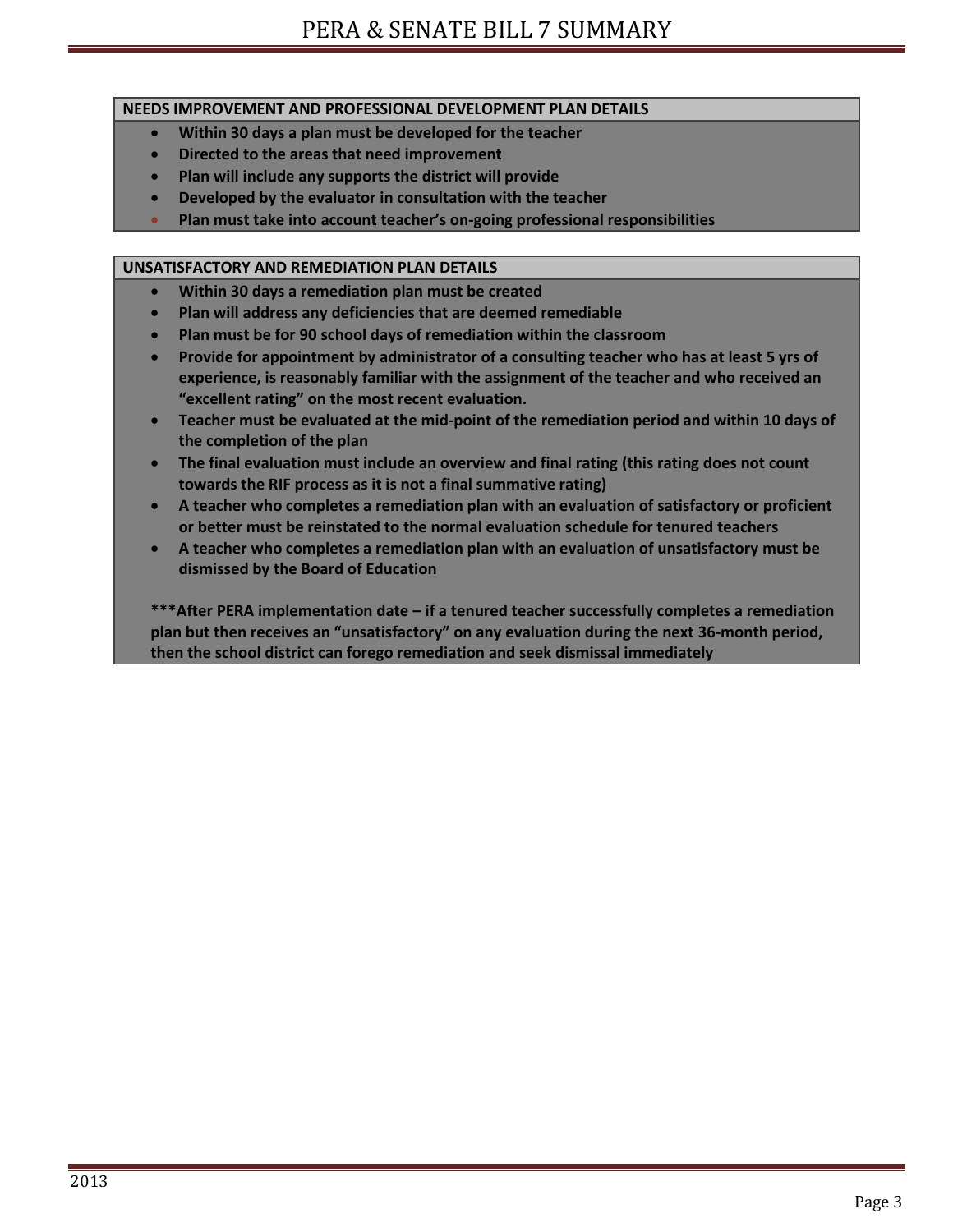| <b>SENATE BILL 7 COMPONENT SUMMARY</b> |                                                                                                      |  |  |  |
|----------------------------------------|------------------------------------------------------------------------------------------------------|--|--|--|
| <b>School Climate Survey</b>           | To be completed every other year by students and teachers and eventually parents<br>$\bullet$        |  |  |  |
|                                        | Portions will be reported on School Report Card                                                      |  |  |  |
| <b>School Board Training</b>           | For all members elected after Spring 2011<br>$\bullet$                                               |  |  |  |
|                                        | Topics include, education, labor law, financial oversight and fiduciary responsibility<br>$\bullet$  |  |  |  |
| <b>Filling New/ Vacant</b>             | Basis for selection shall be: certification, qualifications, merit/ability, experience,<br>$\bullet$ |  |  |  |
| <b>Jobs</b>                            | seniority is only a tiebreaker, other factors can be bargained                                       |  |  |  |
|                                        | Selection cannot be grieved, but CBA procedures can be grieved<br>$\bullet$                          |  |  |  |
| <b>Tenure Attainment</b>               | What qualifies as a year is now defined $-120$ days<br>$\bullet$                                     |  |  |  |
|                                        | Post-PERA tenure attainment - 3 Routes to tenure - detailed in following sections                    |  |  |  |
| <b>Certification Action or</b>         | 2 unsatisfactory summative evaluations in 7 years<br>$\bullet$                                       |  |  |  |
| Incompetency                           | More information to come                                                                             |  |  |  |
| <b>Tenured Teacher</b>                 | Post-PERA - process has been streamlined<br>$\bullet$                                                |  |  |  |
| <b>Dismissal</b>                       |                                                                                                      |  |  |  |
| <b>IELRA Impasse</b>                   | 90/45/15 day IELRB notices still required<br>$\bullet$                                               |  |  |  |
| <b>Procedures</b>                      | 90 before school year - may request mediation<br>$\bullet$                                           |  |  |  |
|                                        | 45 days before SY IELRB invokes mediation if there is no agreement and parties have<br>$\bullet$     |  |  |  |
|                                        | not otherwise requested mediation                                                                    |  |  |  |
| <b>RIF</b>                             | Procedures effective for 2012/2013 school year<br>$\bullet$                                          |  |  |  |
|                                        | Detailed in following sections                                                                       |  |  |  |

A school district may conduct a RIF for many reasons, including but not limited to:

- Overall student enrollment projections require fewer FTE's
- Due to student course selection, fewer FTE's are required in some departments
- Due to budgetary/planning constraints, a district may reduce FTE's

#### **REDUCTIONS IN FORCE (RIF)**

**When a district needs to conduct a RIF, the order of layoff will no longer be determined strictly by seniority. Tenure status has virtually no impact on the RIF sequence. The school district must now comply with the following procedures and requirements:**

- **Each teacher must be categorized into one or more positions for which the teacher is qualified to hold based upon legal qualifications and any other qualifications that were established by the district on or before May 10 prior to the school year the RIF occurs.**
- **Teachers will be sorted into four performance groups based on their last two, and in some cases three, summative ratings.**
- **Within each grouping, teachers will be ordered based on their length of continuous service to the district and/or the average performance evaluation rating; a tie shall be broken first by Board hire date and then by lot if a tie remains.**
- **Teachers are dismissed in order of their groupings, with teachers in grouping one dismissed first and those in grouping four dismissed last.**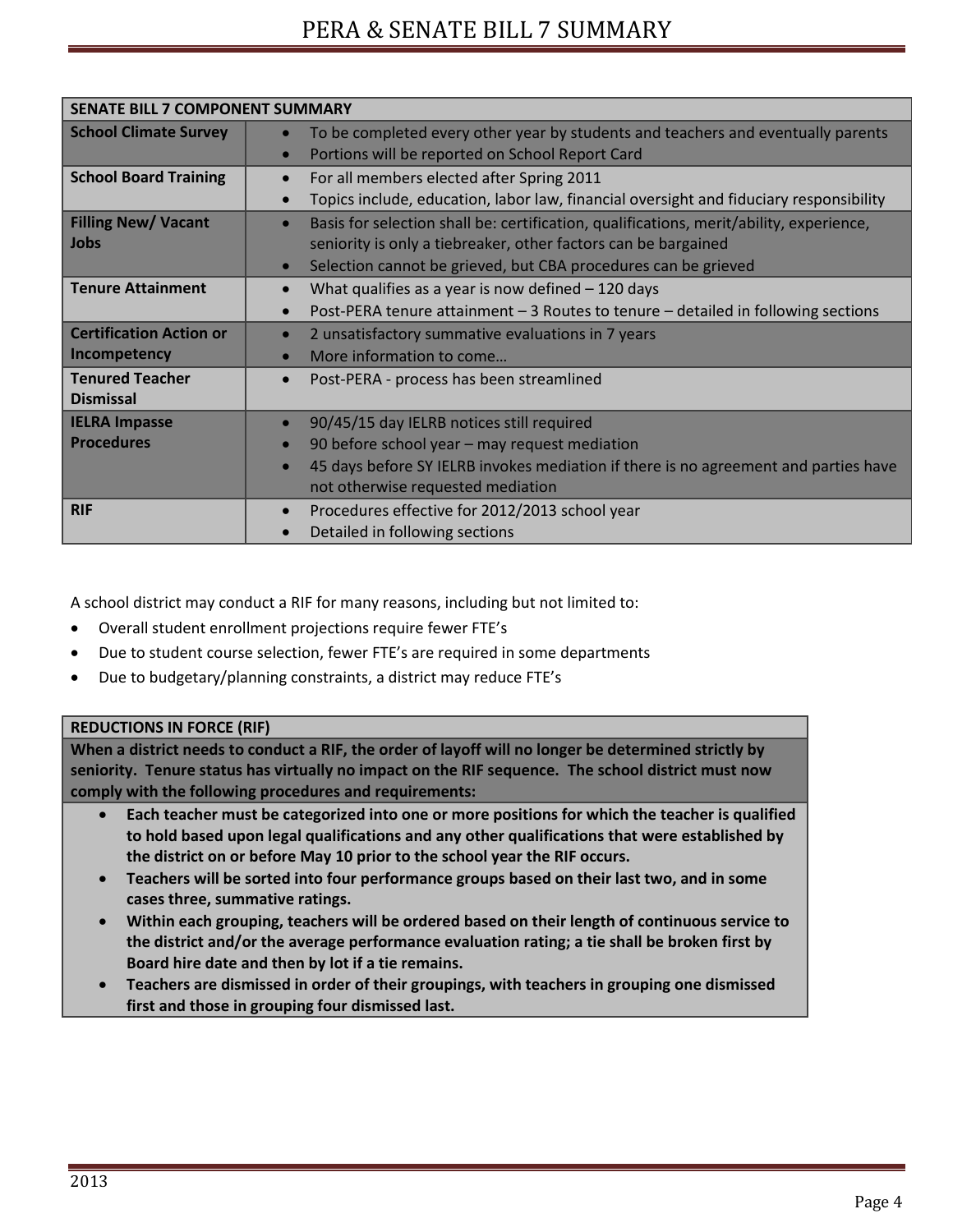| <b>GROUP DEFINITIONS AS AGREED UPON BY THE HF JOINT COMMITTEE</b> |                                                                                             |  |
|-------------------------------------------------------------------|---------------------------------------------------------------------------------------------|--|
| <b>Group One</b>                                                  | Shall consist of each teacher not in contractual continued service who has not received     |  |
|                                                                   | a performance evaluation.                                                                   |  |
| <b>Group Two</b>                                                  | Shall consist of each teacher with a Needs Improvement or Unsatisfactory performance        |  |
|                                                                   | evaluation rating on either of the teacher's last two performance evaluation ratings.       |  |
| <b>Group Three</b>                                                | Shall consist of each teacher with a performance evaluation rating of at least              |  |
|                                                                   | Satisfactory or Proficient on both of the teacher's last 2 performance evaluations rating,  |  |
|                                                                   | if only one rating is available, or on the teacher's last performance evaluation rating, if |  |
|                                                                   | only one rating is available, unless the teacher qualifies for placement in to grouping 4.  |  |
| <b>Group Four</b>                                                 | Shall consist of each teacher whose last 2 performance evaluation ratings are Excellent     |  |
|                                                                   | and each teacher with 2 Excellent performance evaluation ratings out of the teacher's       |  |
|                                                                   | last 3 performance evaluation ratings with a third rating of Satisfactory or Proficient.    |  |

### **ORDER OF TERMINATION AS AGREED UPON BY THE HF JOINT COMMITTEE**

- **Teachers in Group One shall be dismissed first, the sequence at the discretion of the Board;**
- **Teachers in Group Two shall next be reduced, the sequence of dismissal to be based upon average performance evaluation ratings (excellent=4, Proficient=3, Needs Improvement=2, Unsatisfactory=1);**
- **Teachers in Group Three shall next be reduced, the sequence of dismissal to be based upon the length of continuing service with the District;**
- **Teachers in Group Four shall be the last to be reduced, the sequence of dismissal to be based upon the length of continuous service with the District.**

| <b>IMPORTANT RIF TIMELINES</b> |                                                                               |  |  |  |
|--------------------------------|-------------------------------------------------------------------------------|--|--|--|
| <b>School Year of the RIF</b>  |                                                                               |  |  |  |
| <b>Fall/Winter</b>             | <b>Categorize and group teachers</b>                                          |  |  |  |
| <b>Fall/Winter</b>             | Joint Committee meets to address statutory, authorized topics and changes     |  |  |  |
|                                | to previous agreements by Joint Committee                                     |  |  |  |
| Feb. 1                         | Joint Committee must reach agreement or default to requirements in            |  |  |  |
|                                | statute or previous agreements by Joint Committee                             |  |  |  |
| Feb. 1-75 days before          | Finalize categorizing and grouping o teachers and establish sequence of       |  |  |  |
| end of the school year         | honorable dismissals                                                          |  |  |  |
| 75 days before end of          | Give sequence of honorable dismissal list to teachers union                   |  |  |  |
| school term                    |                                                                               |  |  |  |
| 75-45 days before end          | Notify union of any changes made to honorable dismissal list (teachers in     |  |  |  |
| of school term                 | group one who receive a rating and are moved to new group)                    |  |  |  |
| Prior to 45 days before        | Board action to approve and serve notices of honorable dismissal              |  |  |  |
| end of school term             |                                                                               |  |  |  |
| 45 days before the end         | RIF notices must be received by teachers                                      |  |  |  |
| of the school term             |                                                                               |  |  |  |
| <b>May 10</b>                  | Establish job descriptions with any additional qualifications for next year's |  |  |  |
|                                | RIF and recalls from this year's RIF                                          |  |  |  |